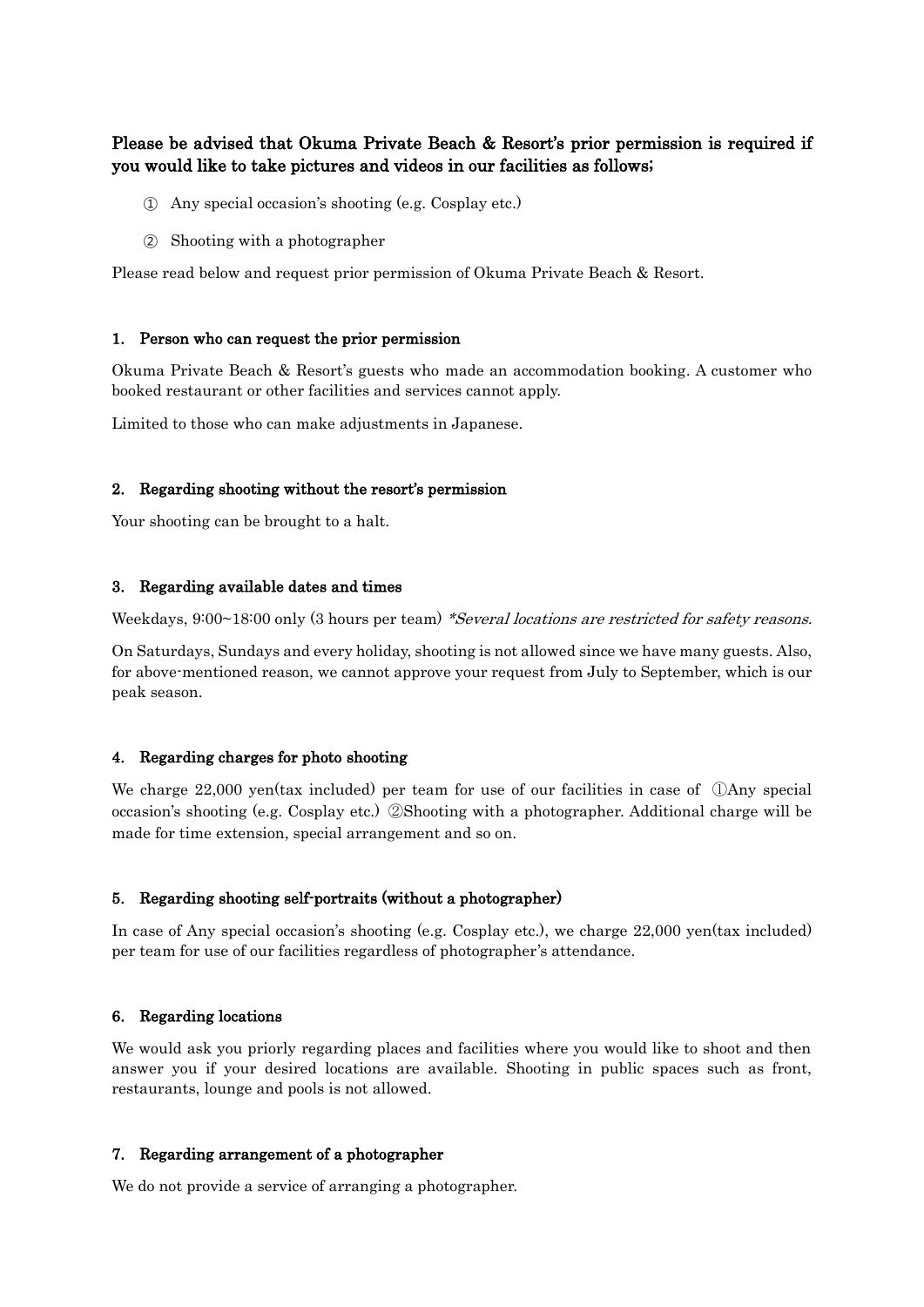# 8. Regarding hair and makeup

We do not offer hair and makeup services.

## 9. Regarding preparations of props

We do not offer a service of preparation of photoshoot props.

### 10. Regarding changing clothes and makeup during your photoshoot

Please complete in your room at Okuma Private Beach & Resort.

### 11. Regarding accompanying staff

A staff of Okuma Private Beach & Resort can be accompanied to your shooting on demand. Nevertheless, our staffs do not offer services such as holding an umbrella, trainbearer and so on.

# 12. Regarding photoshoot with dogs

Only allowed for shooting with dogs staying with you as Okuma Private Beach & Resort's guest.

#### 13. Regarding photoshoot inside the church

Please refrain from shooting inside the church.

#### 14. Regarding photoshoot with a background of the church

Please refrain from shooting with a background of the church.

#### 15. Regarding prohibitions

Shooting with a drone camera is not allowed.

①Wedding dress shooting ②Cocktail dress shooting is not allowed.

#### 16. Our request regarding your application

Please request the prior permission at least 14 days before your desired shooting date since we need to confirm if your shooting can be allowed.

### 17. Our request during your shooting

Please refrain from inconveniencing other guests. We cannot hold a space, restrict passages and so on for your shooting.